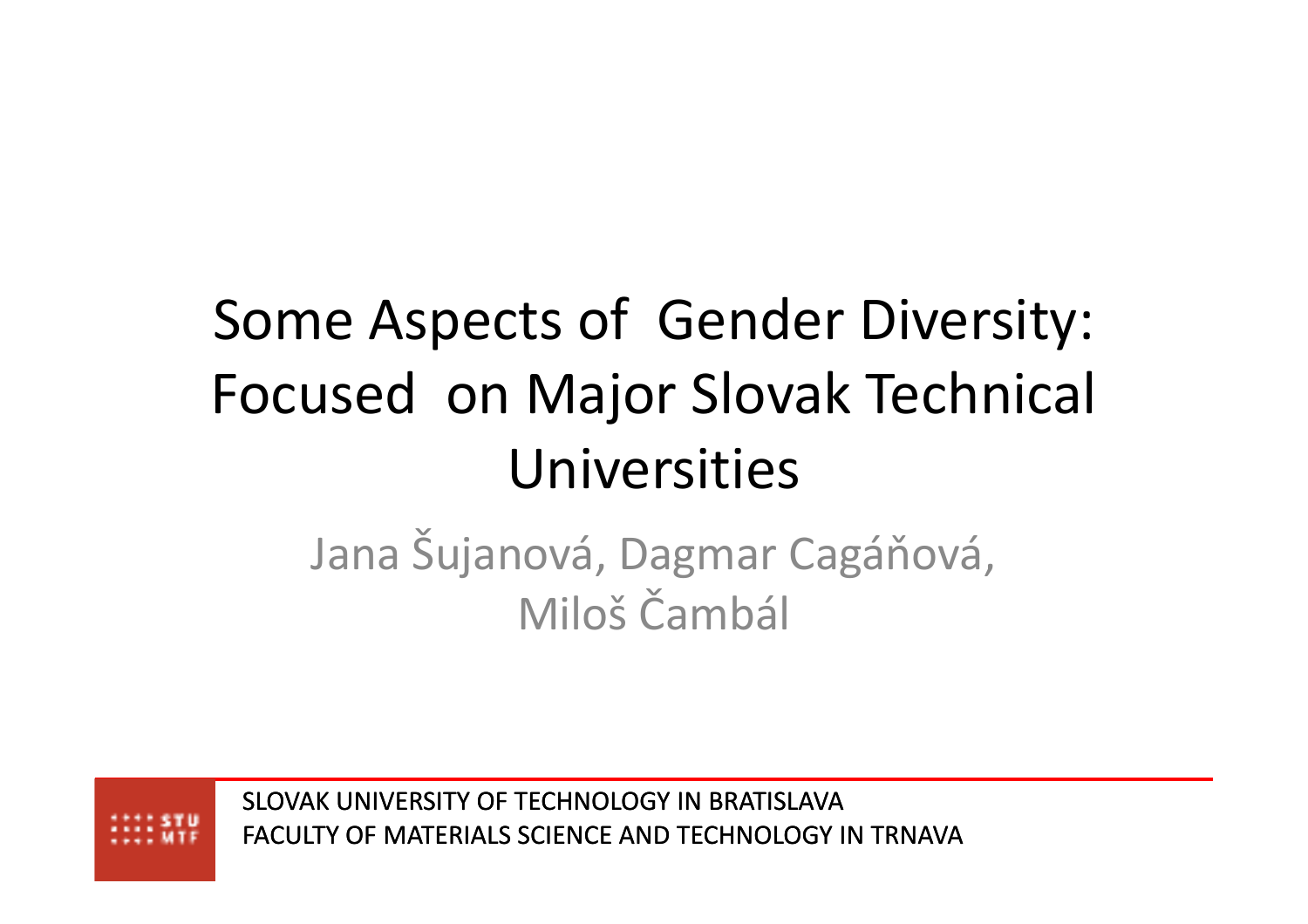

**Assoc. prof. Dagmar Cagáňová**

Slovak University of Technology in Bratislava

Faculty of Materials and Technology in Trnava

Institute of Industrial Engineering, Management and Quality

Paulínska 16

917 24 Trnava

Slovak Republic

dagmar.caganova@stuba.sk

Dagmar Caganova, assoc. Prof., M.A., Ph.D. in the Institute of Industrial Engineering Management and Quality at the Slovak University of Technology in Slovakia and in Professional MBA Automotive Industry in cooperation of TU Vienna and STU Bratislava. In the previous years she has worked at the Department of Professional Language Communication, lately as its head. As well as she coordinated the activities on the national level regarding to the implementation of new language curricula. Her current field of research is focused on HRM, knowledge management – international and intercultural management. Currently she is the project in manager of the international project manager of the international ´AUTOCLUSTERS´ project. Inshe was the representative of the<br>discontination team for MTE STIL Slaughia 7FPDIVERSITY<br>of the dissemination team for MTF STU Slovakia. D. Caganova wrote more than <sup>100</sup> various articles, majority of them as the project outputs. She is <sup>a</sup> member of Transportation SIB in the EuropeanAlliance for Innovations.

Recently she became resposible for the foreignaffaires and 7FP projects in the Institute of Industrial<br>Fasiacerian Marcenes at and Quality Engineering, Management and Quality.

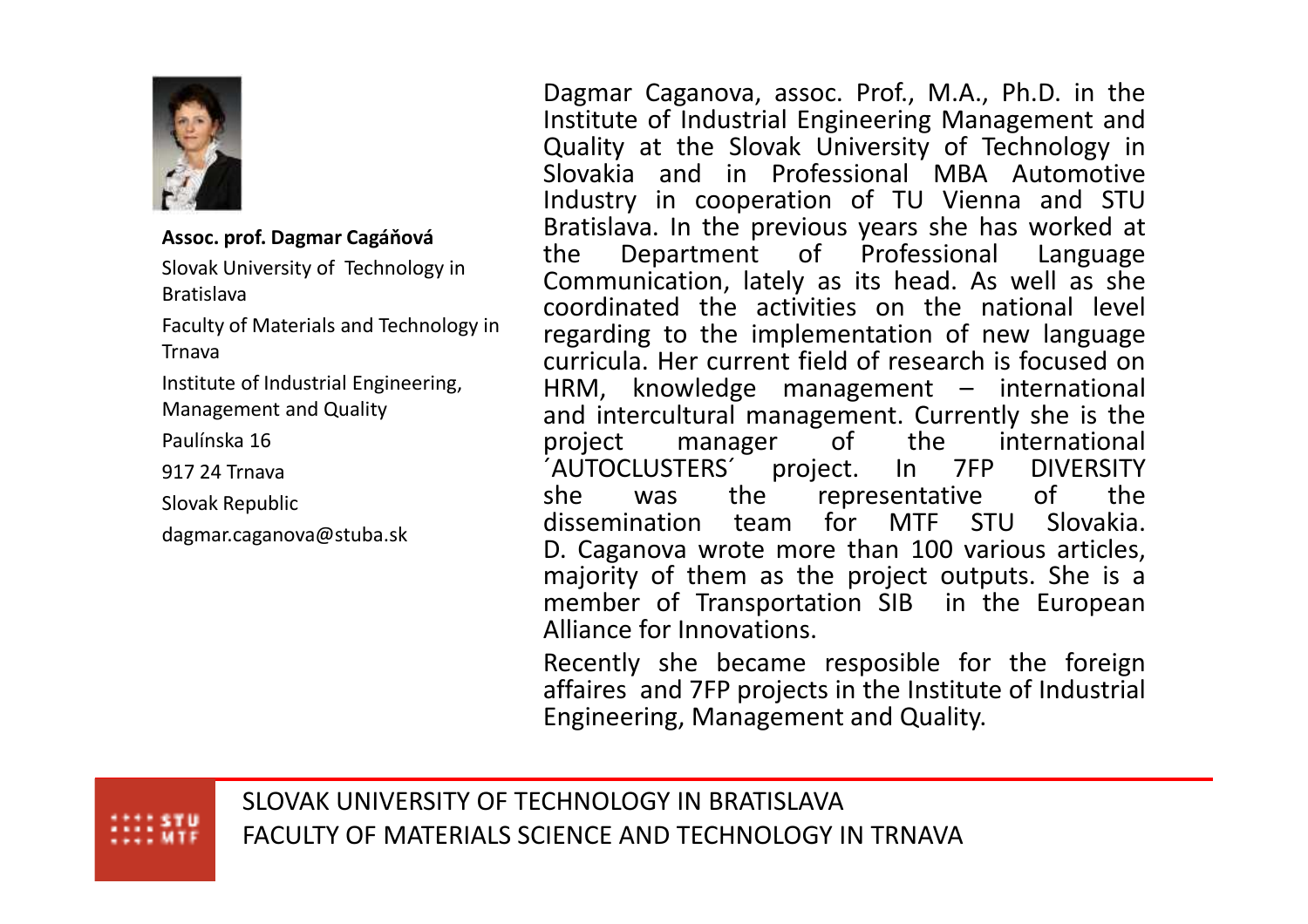

**Assoc. prof. Jana Šujanová**

Slovak University of Technology in Bratislava

Faculty of Materials and Technology in Trnava

Institute of Industrial Engineering, Management and Quality

Paulínska 16

917 24 Trnava

Slovak Republic

jana.sujanova@stuba.sk

Jana Šujanova graduated at the Slovak University of Technology in Bratislava, study branch Mechanical Engineering Technologies - Casting. From the very beginning she was oriented on the computer graphics - CAD/CAM systems and FEM analysis, where she has experiences as <sup>a</sup> progammer and as <sup>a</sup> university teacher at the Mechanical Engineering Faculty in Bratislava since 1991-1997. In the years <sup>1997</sup> -2005 she worked for the RBEC UNDP in Bratislava and for the Slovak Office of Government as Information and Knowledge management specialist. After her return to the Faculty of Materials Science and Technology she acts as associate professor in the area of knowledge management, information management, enterprise information systems and project management. J. Šujanova also participated and managed several national and international projects oriented onknowledge management.

Currently is J. Šujanová the first deputy director for science and research in the Institute of Industrial Engineering, Management and Quality.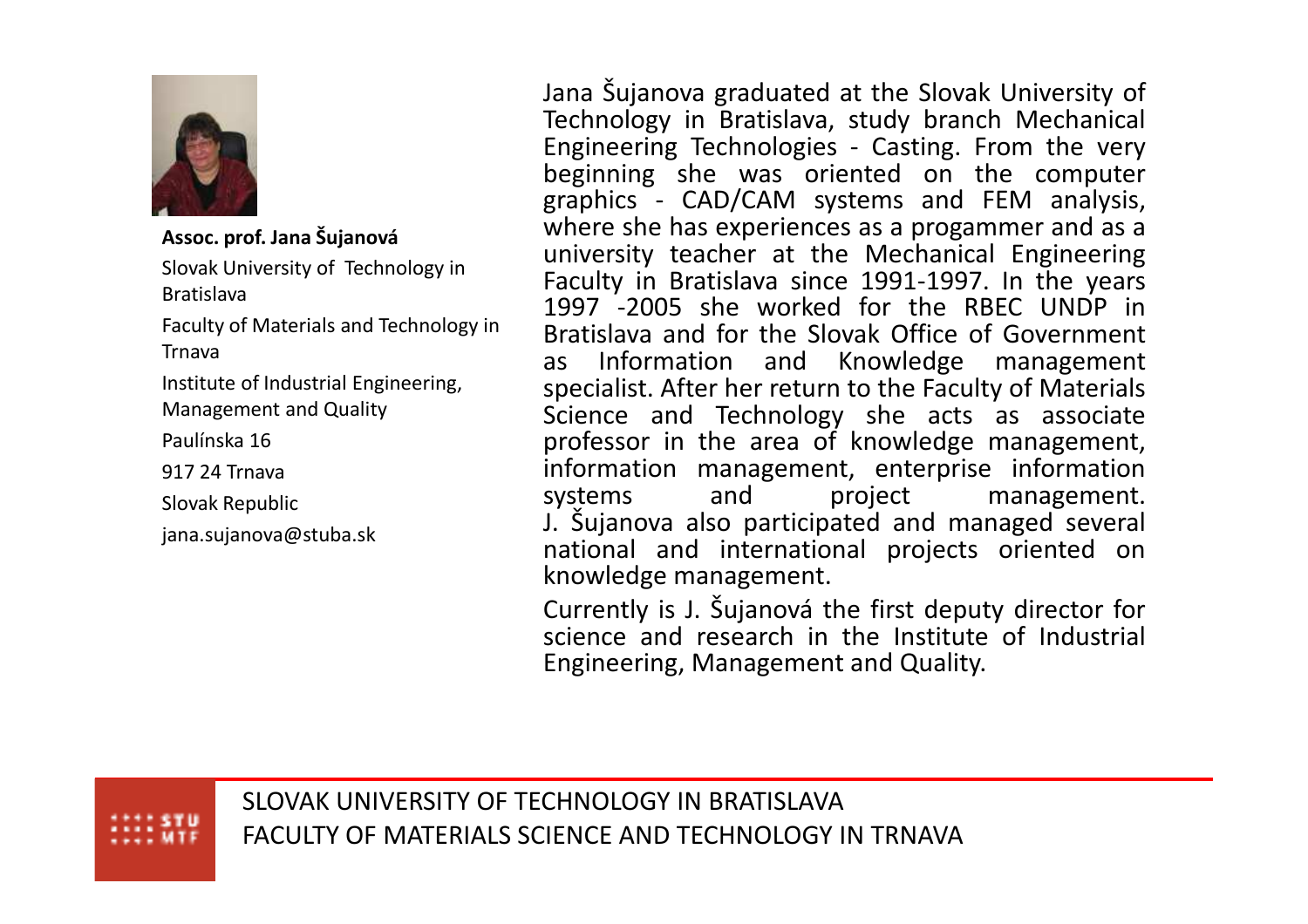

**Assoc. prof. Miloš Čambál**

Slovak University of Technology in Bratislava

Faculty of Materials and Technology in Trnava

Institute of Industrial Engineering, Management and Quality

Paulínska 16

917 24 Trnava

Slovak Republic

milos.cambal@stuba.sk

Assoc. prof. Miloš Čambál works at the Slovak University of Technology in Bratislava from <sup>1989</sup> and since <sup>2007</sup> as the Director of the Institute of Industrial Engineering, Management and Quality. Pedagogically is responsible for areas such as: plant management, corporate culture, competence models and development of managerial skills. In the above mentioned areas acts as certified lecturer, consultant and coach for various types of organizations. Assoc. prof. Čambál led or participated as <sup>a</sup> member of various research and scientific project teams in various grant agencies. He is the author, resp. co-author of more than <sup>10</sup> scientific-professional publications and more than <sup>100</sup> scientific and professional articles in magazines and conference proceedings.

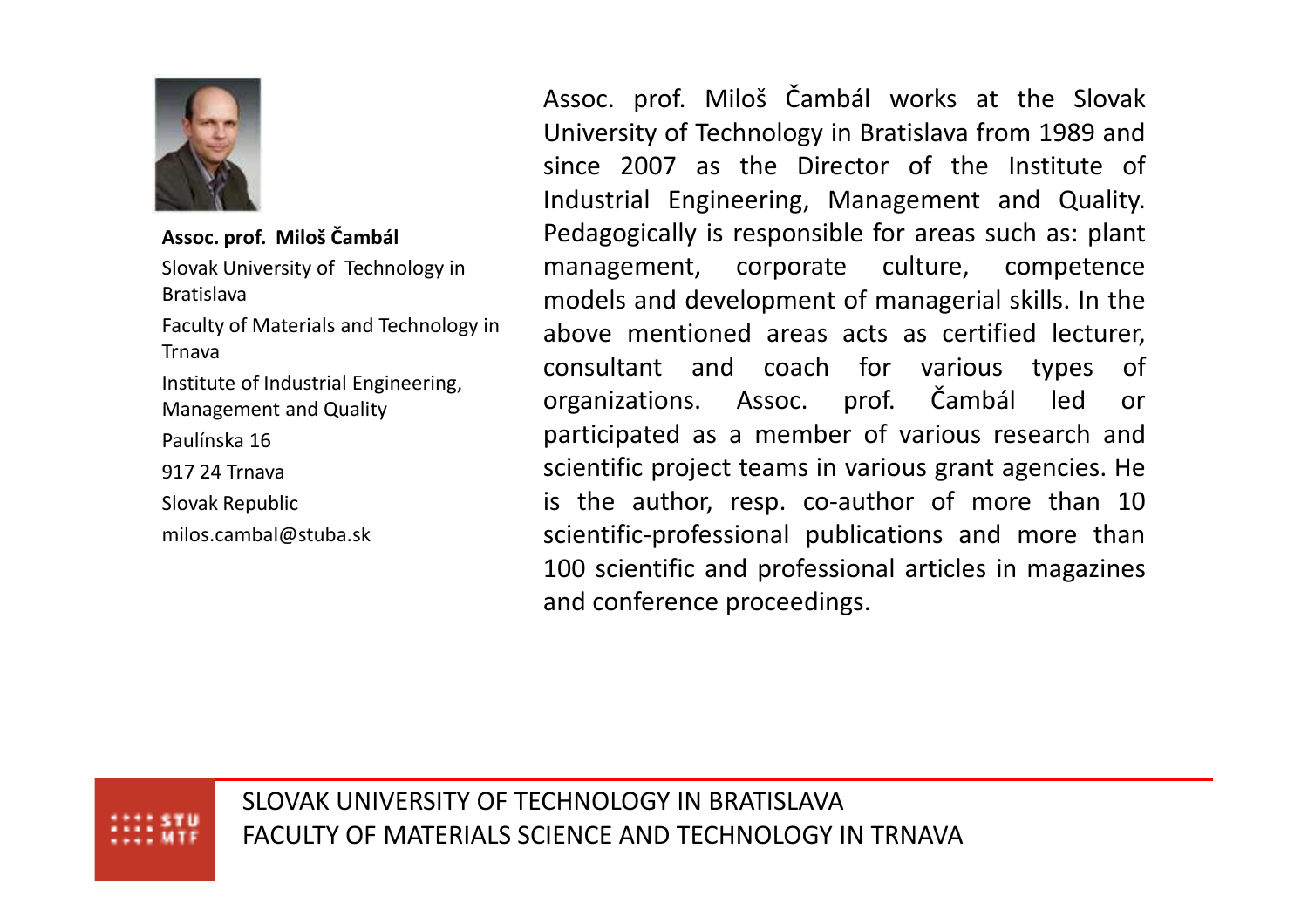

**DIVERSITY** 



- • **Improving the gender diversity management in materials research institutions (2009-2011)**
- DIVERSITY consortium consisted of 13 partners from 10 European countries: Germany, Austria, France, Spain, Italy, Sweden, Slovenia, UK, Slovakia, and Greece.
- Coordinated by the Leibniz Institute for Solid State and Materials Research Dresden (IFW Dresden)

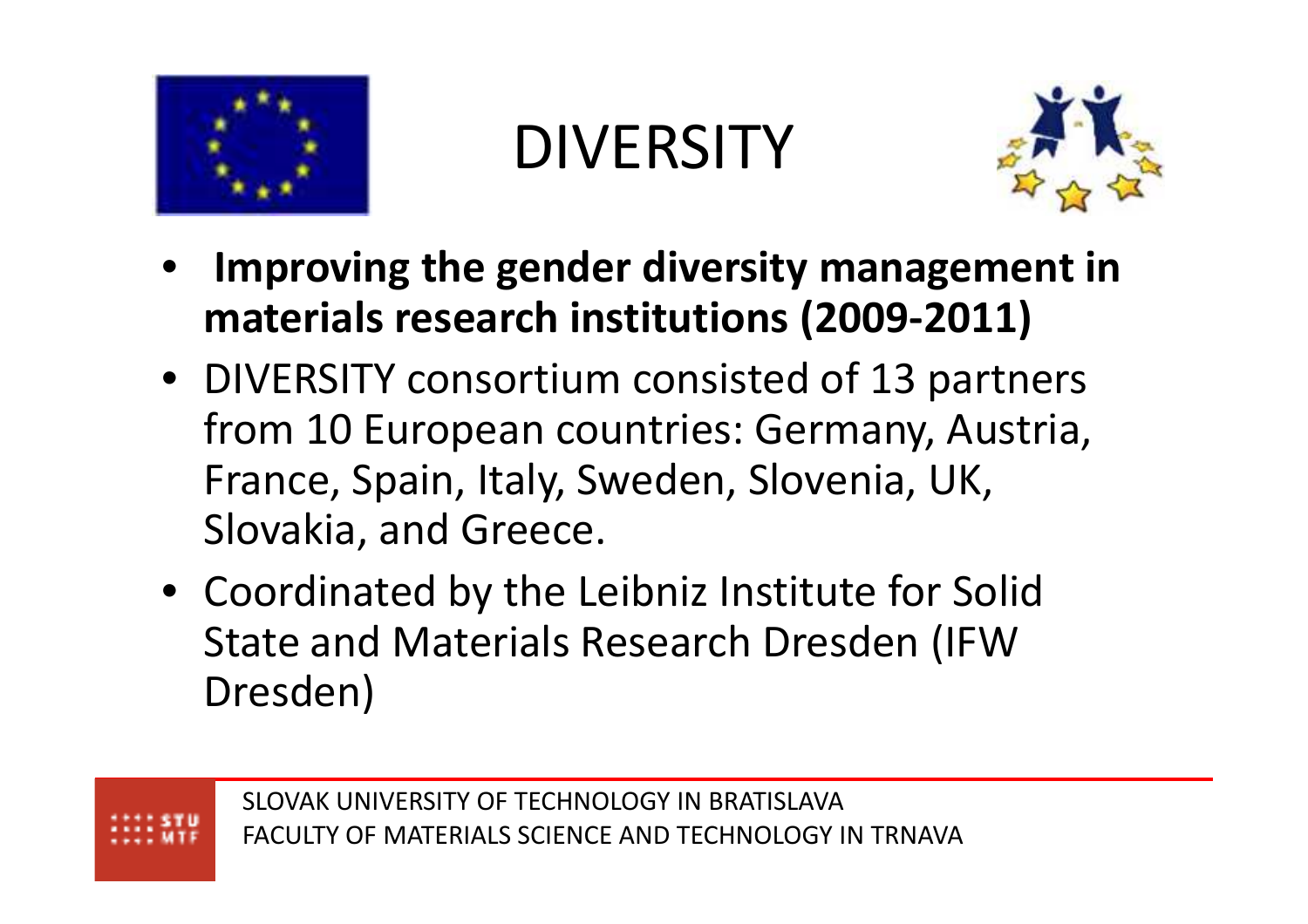### DIVERSITY Project Consortium

P01 IFW Dresden Dr. Oliver Gutfleisch, Prof.Mariana Calin P02 WU Vienna Prof. Wolfgang Mayrhofer P03 EPWS Brussels Dr. Maren JochimsenP04 CNRS Grenoble/Nancy Prof. Dominique Givord, Prof. Jean-Marie Dubois P05 GA University Göttingen Prof. Konrad Samwer P06 UA Barcelona Prof. María Dolores Baró, Prof. Maria Jesus IzquierdoP07 JSI Ljubljana Prof. Spomenka Kobe P08 INT FZK Karlsruhe Prof. Horst HahnP09 Chalmers TU Gothenburg Prof. Uta Klement P10 University of Turin Prof. Livio Battezzati P11 University of Oxford Dr. Nicole Grobert P12 STU Bratislava Prof. Oliver Moravčik P13 University Ioannina Dr. Christina Lekka P14 Saxon Ministry of Science and Fine Arts Dr. Eva-Maria Stange

**GothenburgDresden / Saxony Vienna**<mark>a</mark>o∙o Bratislava **GöttingenIoanninaOxfordBrusselsBarcelonaGrenoble Turin Ljubljana KarlsruheNancy**

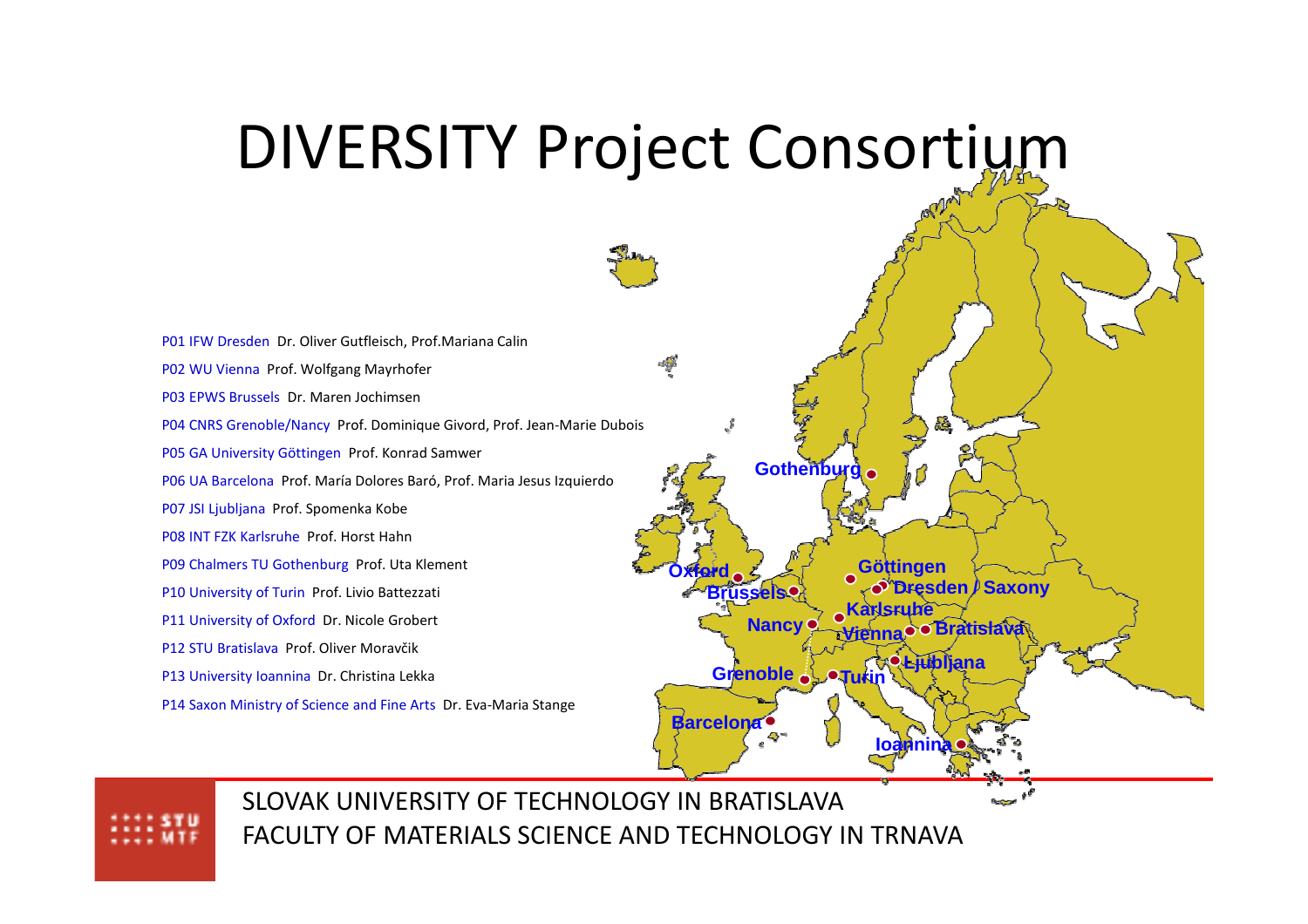# Innovation Demand

| 05-39 Industry total                      | 2006-2008 |
|-------------------------------------------|-----------|
| Enterprises with technological innovation | 26,46     |
| Enterprises with product innovation only  | 5,34      |
| Enterprises with process innovation only  | 9,13      |
| Share of all number of enterprises in %   |           |

Source: Slovstat

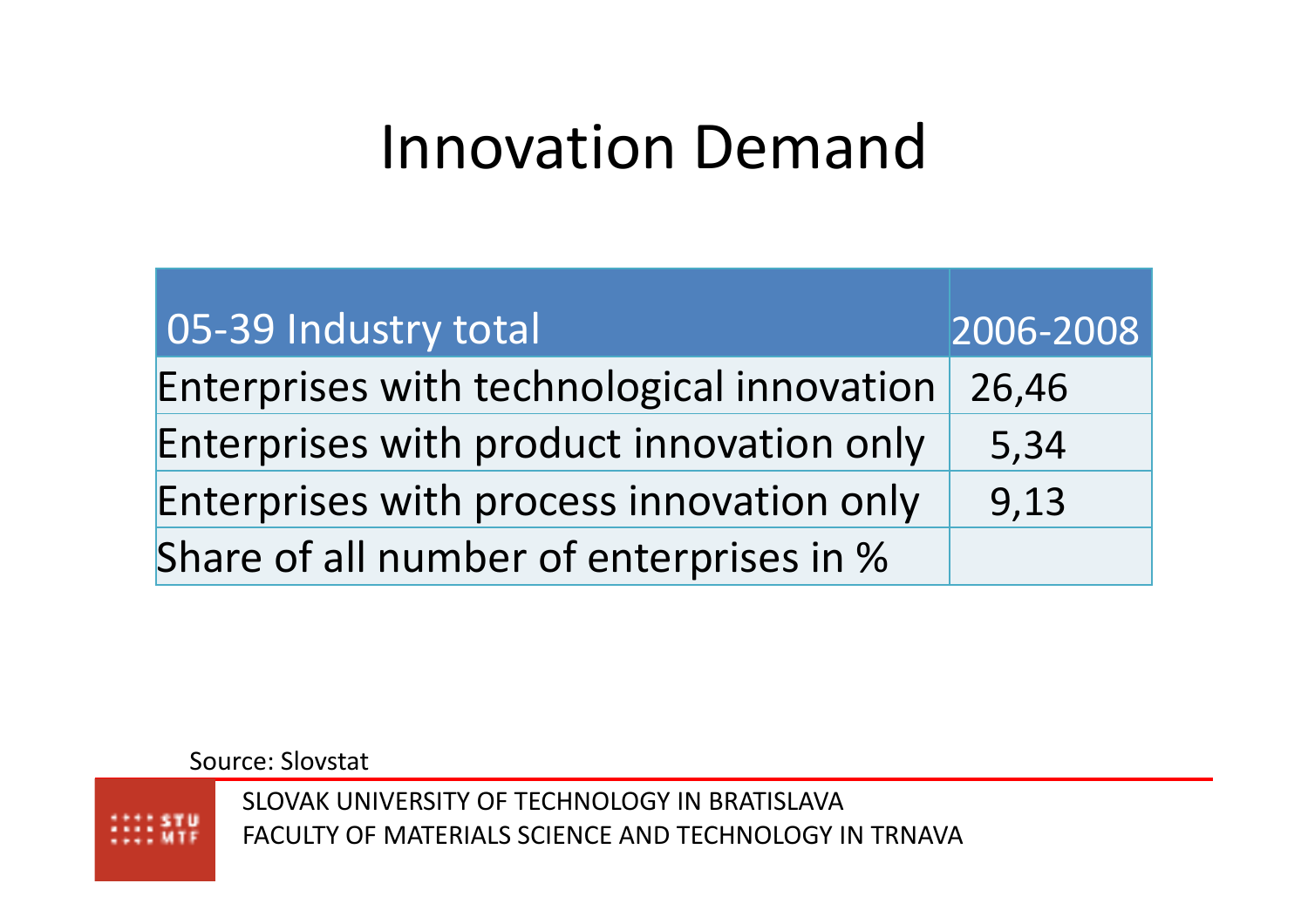## Innovation Investitions (Thous. EUR)



SLOVAK UNIVERSITY OF TECHNOLOGY IN BRATISLAVAFACULTY OF MATERIALS SCIENCE AND TECHNOLOGY IN TRNAVA Source: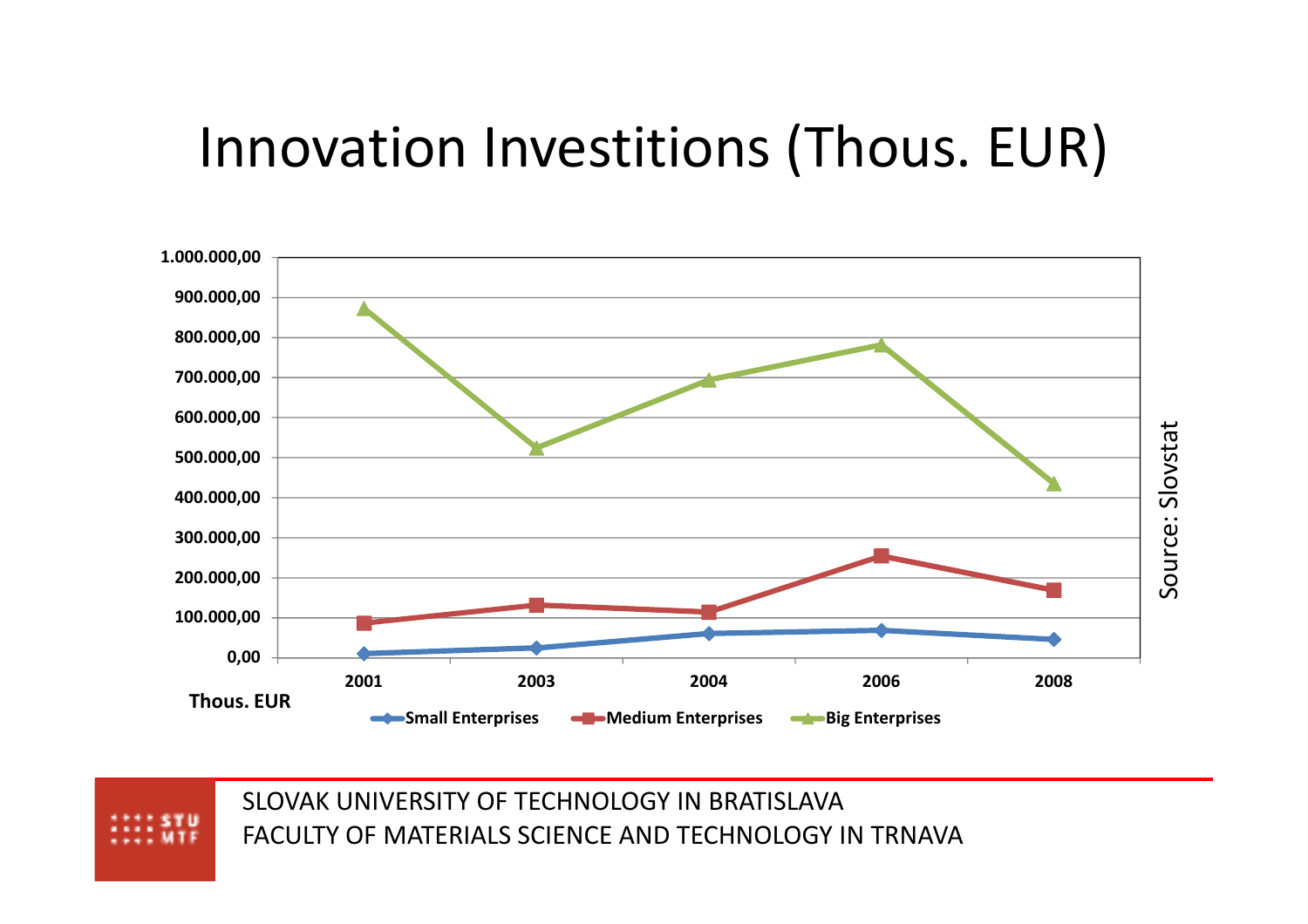## Higher Education Students in Technical and Social Sciences (1989 - 2010)



Source:

Slovstat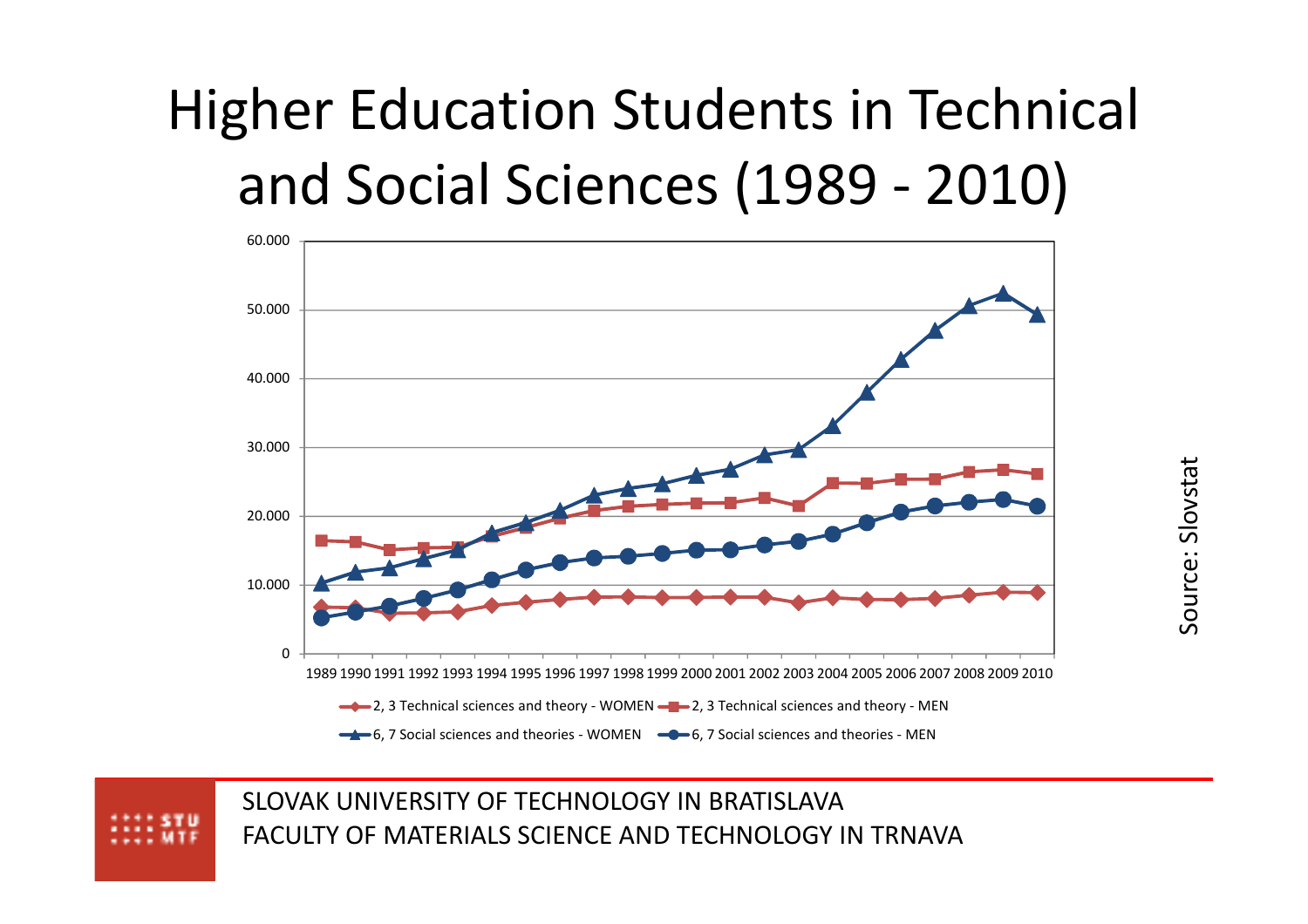#### Qualification Structure

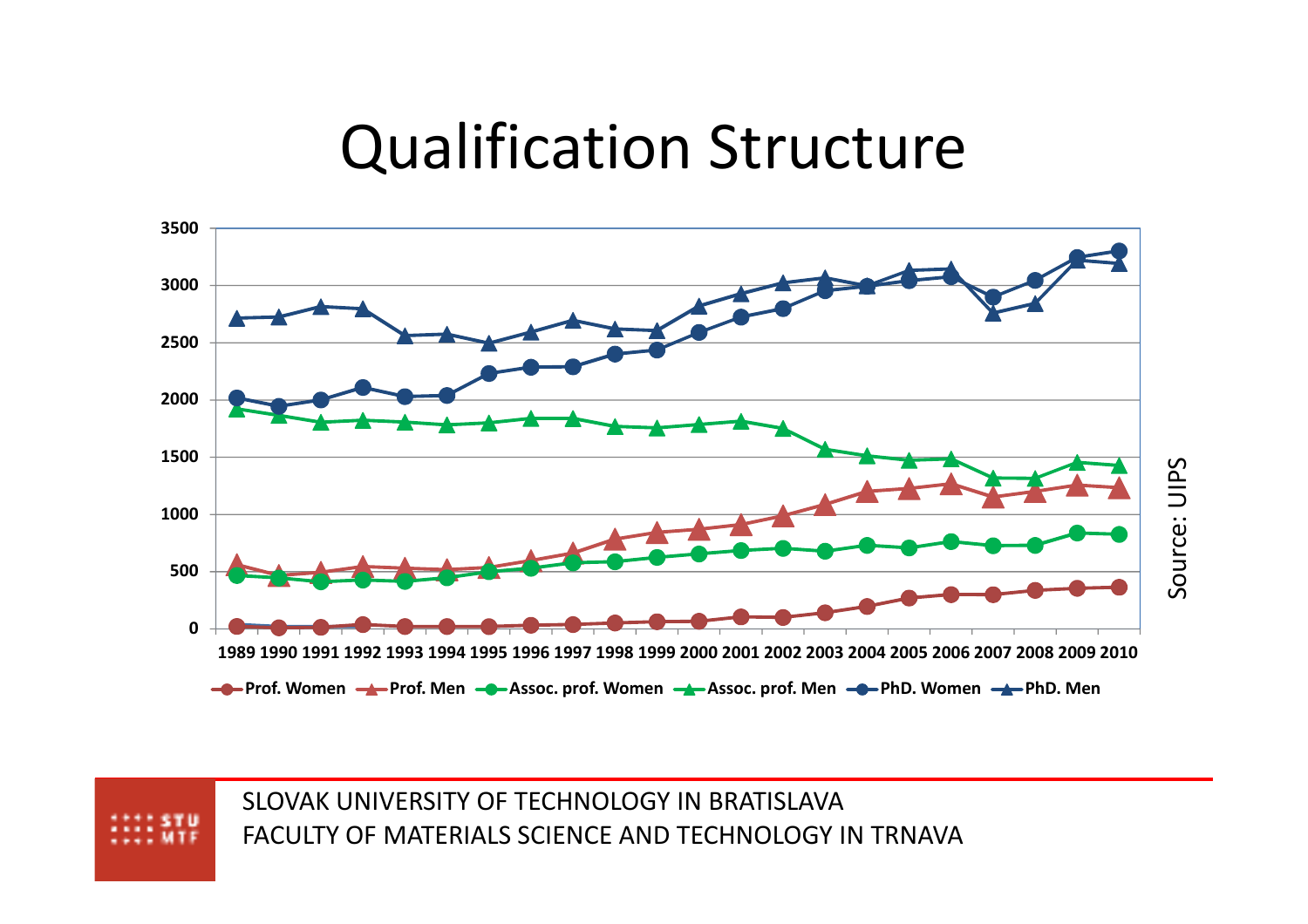## Prof. + Assoc. prof. Ratio(Women/Men)

| 2007 | 0,42 |
|------|------|
| 2008 | 0,42 |
| 2009 | 0,44 |
| 2010 | 0,45 |

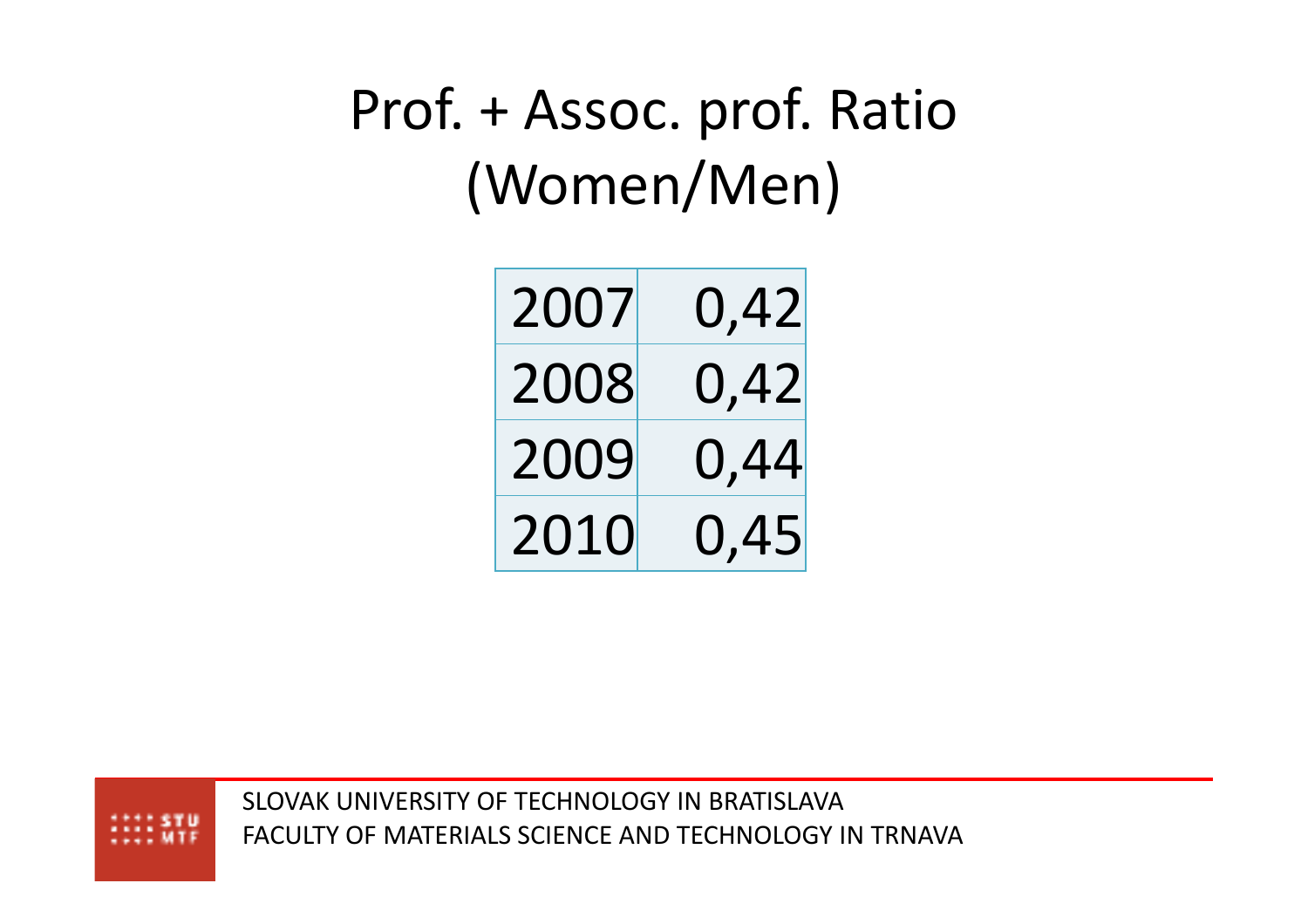| National Grants 2009-2010   |                            |                                  |  |
|-----------------------------|----------------------------|----------------------------------|--|
| (- VEGA and KEGA) Ratio W/M |                            |                                  |  |
|                             |                            | <b>Count Finances</b>            |  |
|                             |                            | 0,107                            |  |
|                             |                            | 0,079                            |  |
|                             |                            | 0,041                            |  |
|                             |                            | 0,310                            |  |
|                             | STU<br>TUKE<br>ZU<br>Other | 0,132<br>0,326<br>0,045<br>0,775 |  |

Source: Ministry of Education, Authors illustration: Ratio Women/Men

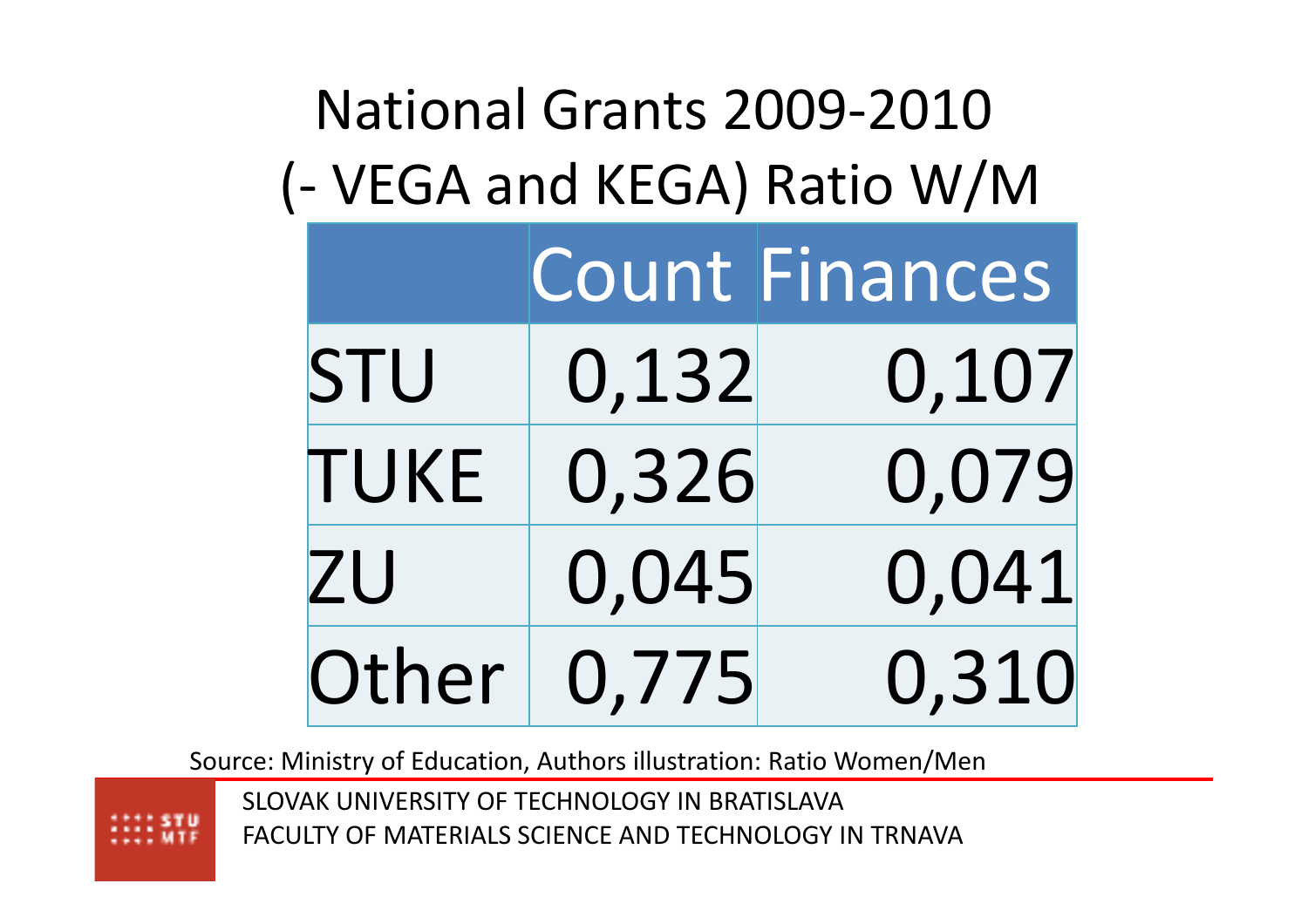### VEGA 2011

|             |       | <b>Count Finances</b> |
|-------------|-------|-----------------------|
| STU         | 0,239 | 0,226                 |
| <b>TUKE</b> | 0,471 | 0,334                 |
| ZU          | 0,423 | 0,263                 |
| Other       | 0,339 | 0,261                 |

Source: Ministry of Education, Authors illustration: Ratio Women/Men

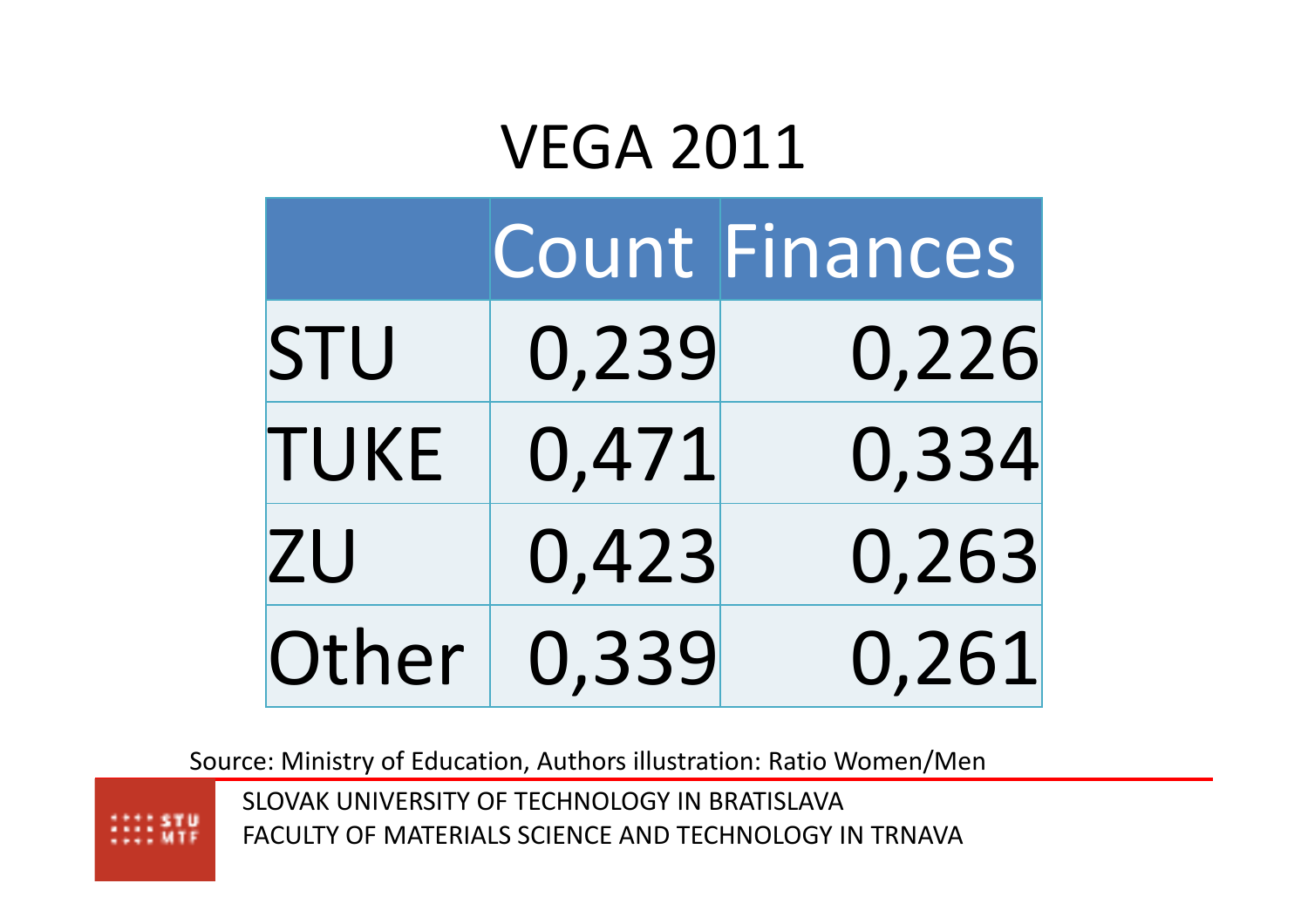## Foreign Grants (2004 -2011)



Source: Ministry of Education, Authors illustration: Ratio Women/Men

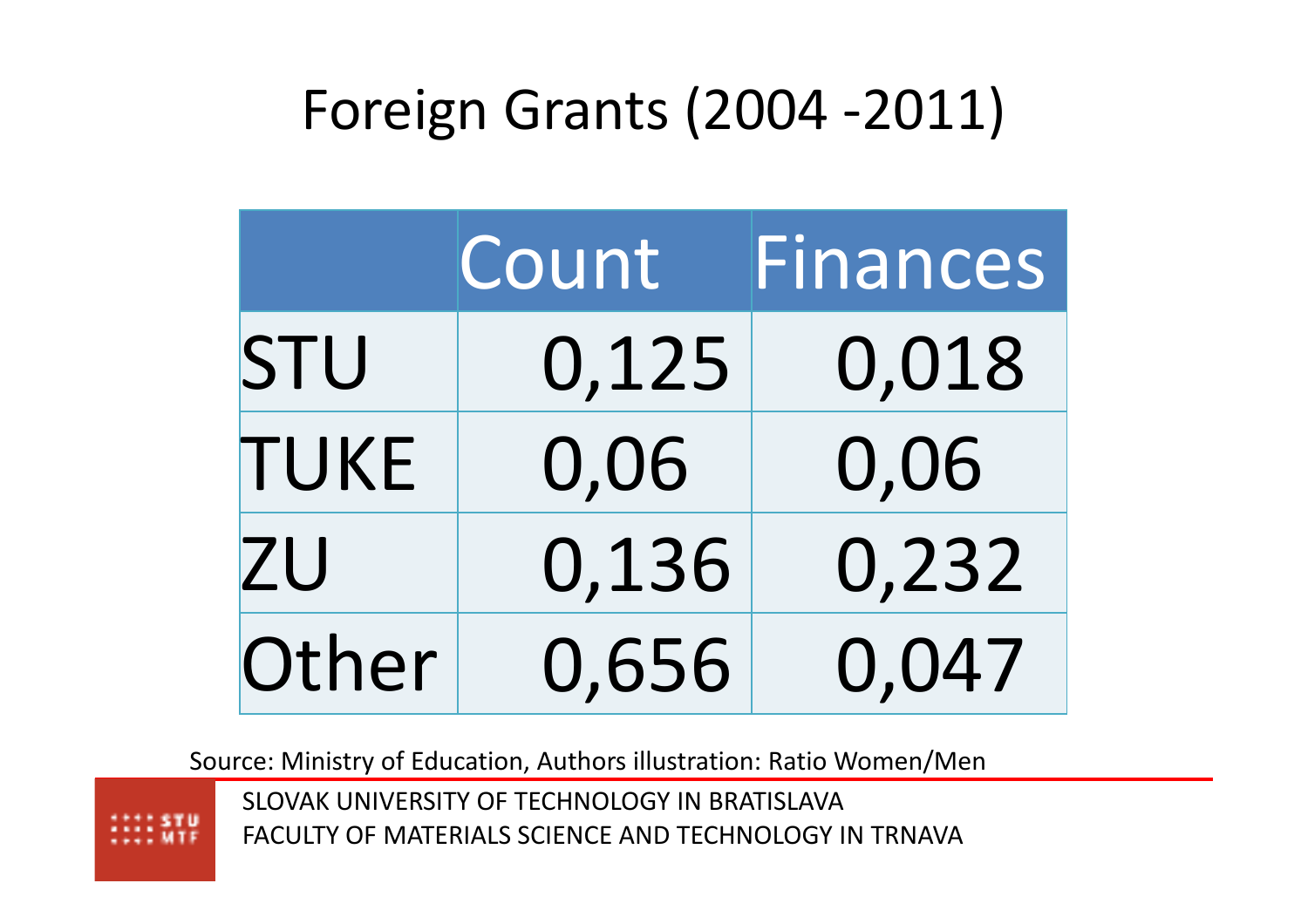## Academic Senate

| University Men |    | $\sf I$ Women | <b>Ratio</b> |
|----------------|----|---------------|--------------|
| <b>STU</b>     | 33 | 6             | 0,18         |
| <b>TUKE</b>    | 29 | 10            | 0,34         |
| <b>ZU</b>      | 33 | 6             | 0,18         |

Source: Web pages of the universities

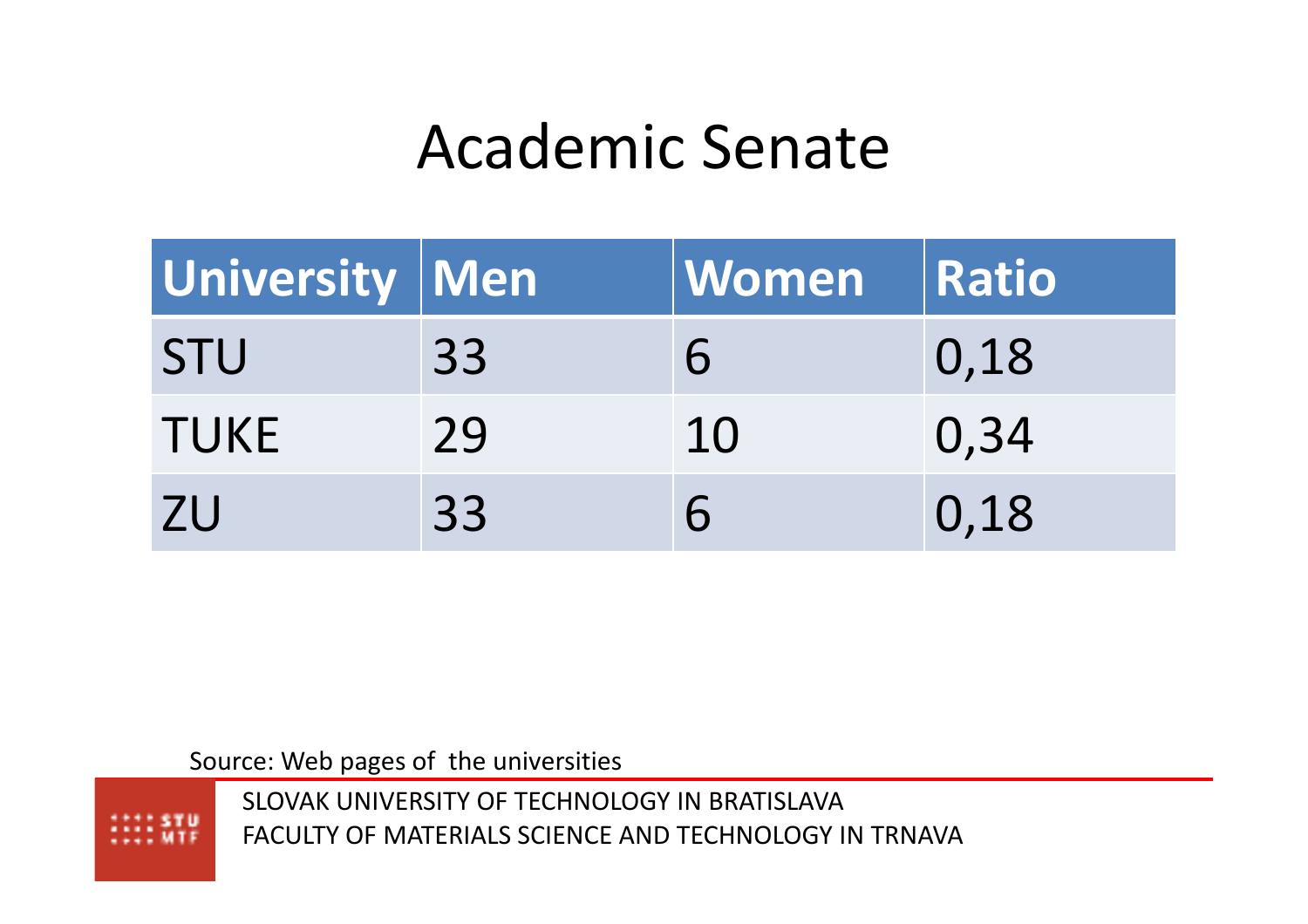## Scientific Board

| University   Men |    | <b>Women</b> | Ratio |
|------------------|----|--------------|-------|
| <b>STU</b>       | 31 |              | 0.06  |
| <b>TUKE</b>      | 28 |              | 0,07  |
| <b>ZU</b>        | 35 | 3            | 0,09  |

Source: Web pages of the universities

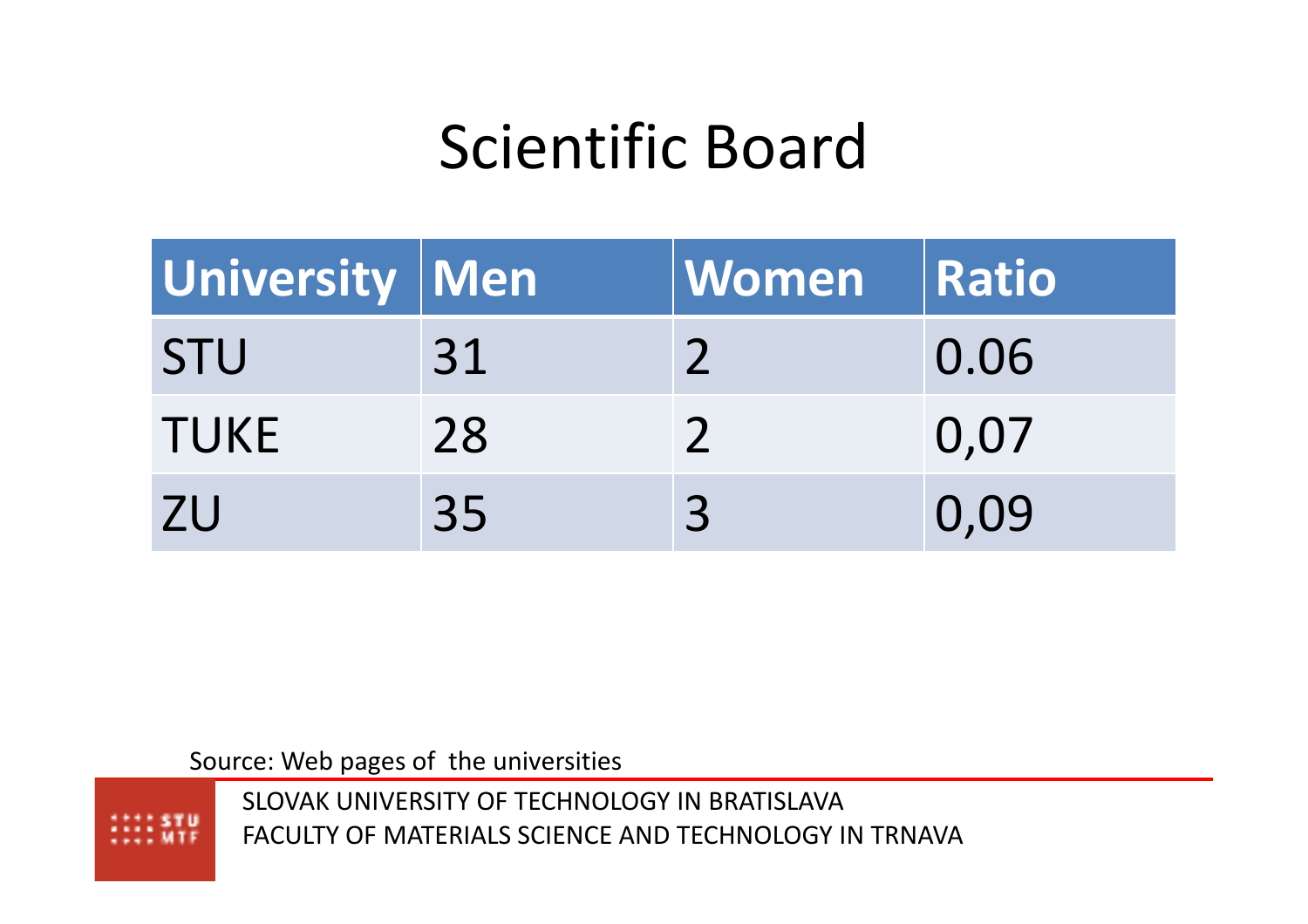## Top Management

| University   Men |             | <b>Women</b> | Ratio |
|------------------|-------------|--------------|-------|
| <b>STU</b>       |             |              |       |
| <b>TUKE</b>      | $\mathbf b$ |              |       |
| <b>7U</b>        |             |              |       |

Source: Web pages of the universities

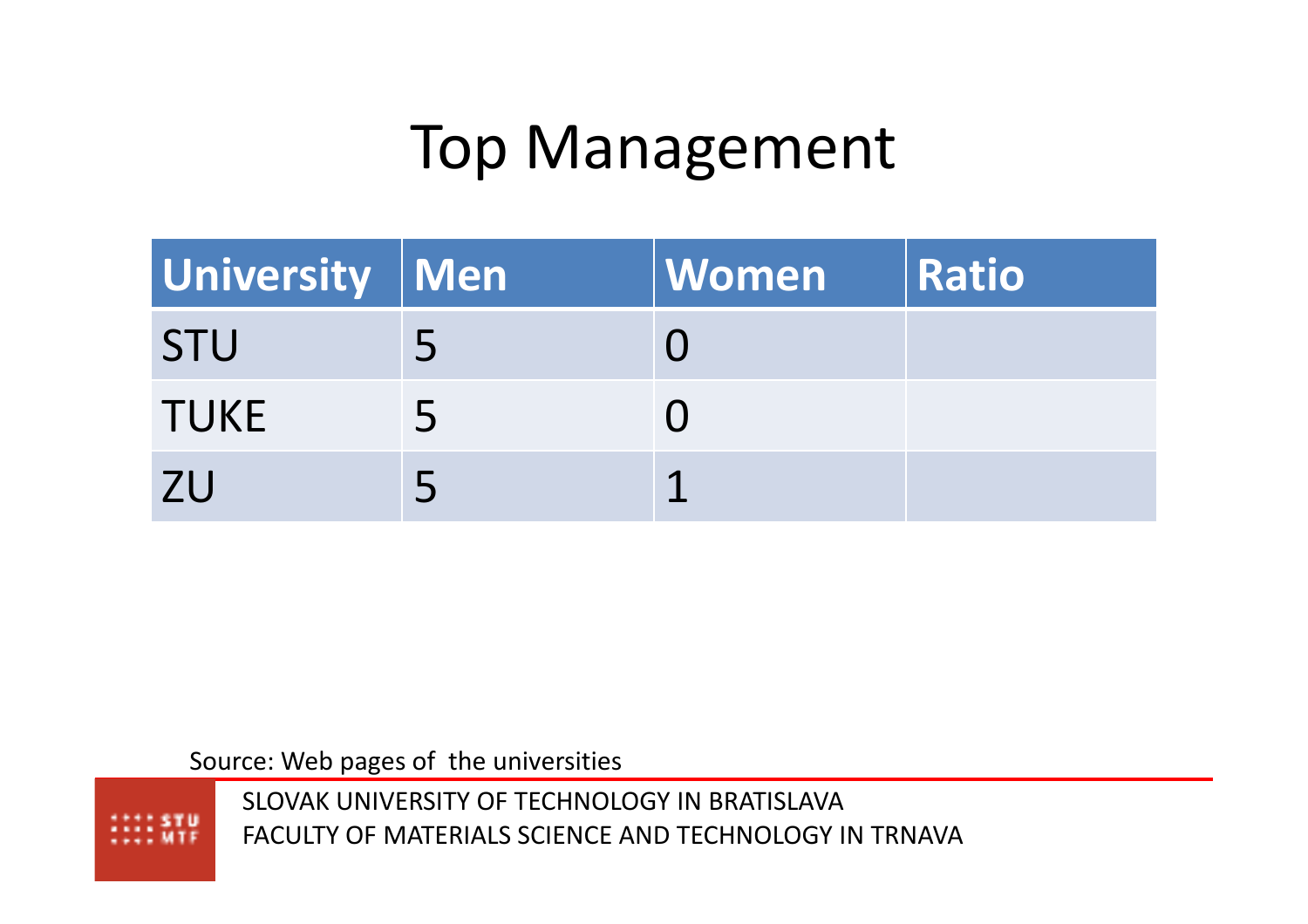## **Policy**

- Implementation of gender agenda in universities strategies
- Hiring policy

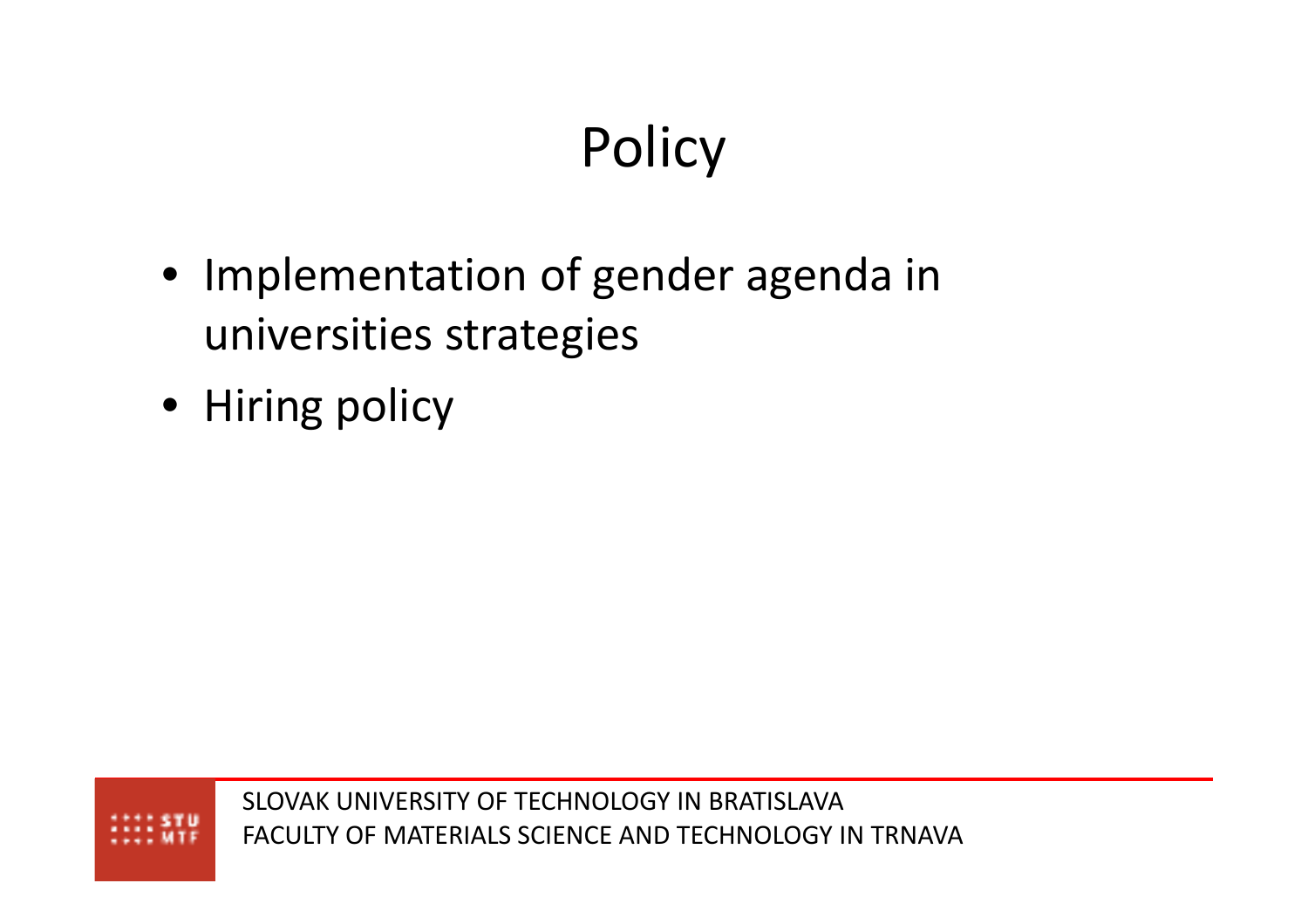## Asset of the Diversity Project Participation

- Faculty Level
- Gender Diverisity Aware member of the university AS
- Networking
- New opportunities for cooperation
- CO-MAT-TECH 2012, October 10 12, 2012
- Autoclusters, EAI